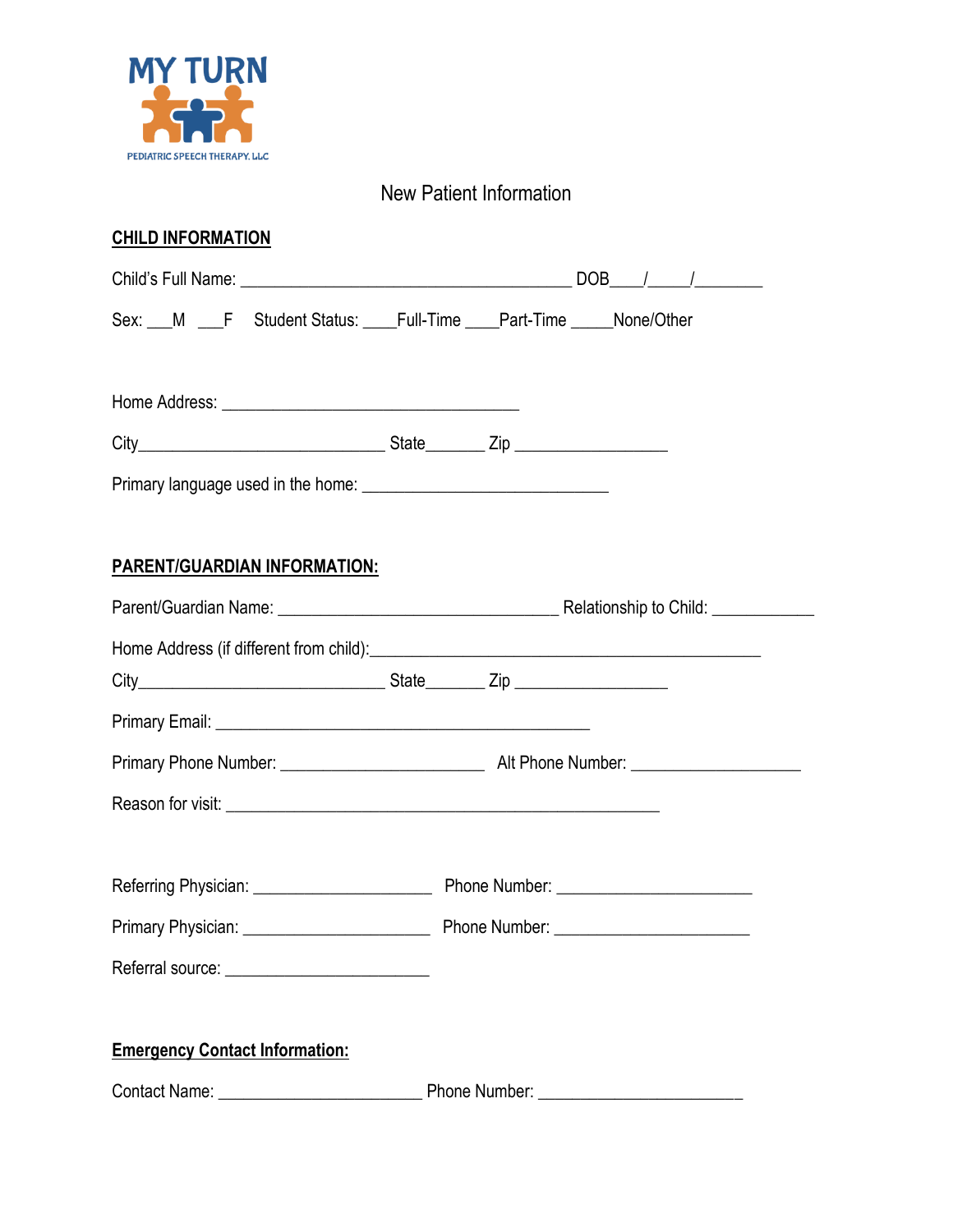

#### **INSURANCE INFORMATION**

| Policy Holders Address (if different from child): _______________________________ |  |  |
|-----------------------------------------------------------------------------------|--|--|
|                                                                                   |  |  |
|                                                                                   |  |  |
|                                                                                   |  |  |
|                                                                                   |  |  |
|                                                                                   |  |  |
|                                                                                   |  |  |
| Policy Holders Address (if different from child): _______________________________ |  |  |
|                                                                                   |  |  |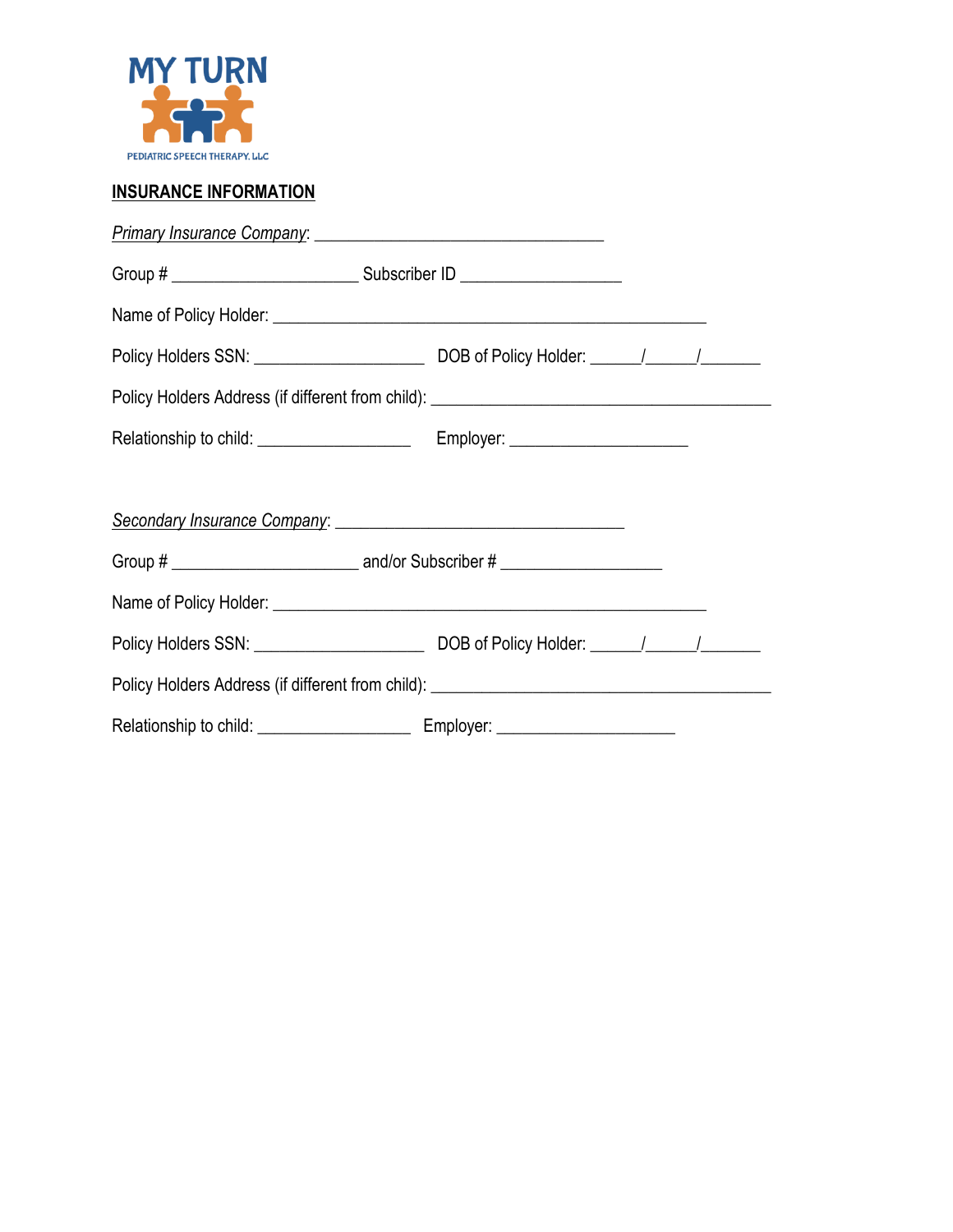

## *Family Information*

|                                                                                                                                                                                                                                                                                                                                               |                     | Relationship to child: ________________ |
|-----------------------------------------------------------------------------------------------------------------------------------------------------------------------------------------------------------------------------------------------------------------------------------------------------------------------------------------------|---------------------|-----------------------------------------|
|                                                                                                                                                                                                                                                                                                                                               |                     |                                         |
|                                                                                                                                                                                                                                                                                                                                               |                     |                                         |
| People living in the home (please use back if more room is needed):                                                                                                                                                                                                                                                                           |                     |                                         |
|                                                                                                                                                                                                                                                                                                                                               |                     |                                         |
|                                                                                                                                                                                                                                                                                                                                               |                     | Relationship: _____________________     |
|                                                                                                                                                                                                                                                                                                                                               |                     |                                         |
|                                                                                                                                                                                                                                                                                                                                               |                     |                                         |
| What language is spoken primarily in the home? _________________________________<br>What language does your child primarily speak? _________________________________<br>Describe your child's current speech/language concerns: ________________________<br>,我们也不能在这里的时候,我们也不能在这里的时候,我们也不能在这里的时候,我们也不能会在这里的时候,我们也不能会在这里的时候,我们也不能会在这里的时候,我们也不能 |                     |                                         |
|                                                                                                                                                                                                                                                                                                                                               |                     |                                         |
| Describe your child's communication at the present time (Please check all that apply):                                                                                                                                                                                                                                                        |                     |                                         |
| Grunts                                                                                                                                                                                                                                                                                                                                        | Copies what you say | ________ Screams                        |
| Points                                                                                                                                                                                                                                                                                                                                        | Single words        | <b>Stutters</b>                         |
| Gestures                                                                                                                                                                                                                                                                                                                                      | Two-word phrases    | Too soft/quiet                          |
| Takes you to object                                                                                                                                                                                                                                                                                                                           | Longer sentences    | Too loud                                |
| Copies what you do<br>Unclear speech                                                                                                                                                                                                                                                                                                          |                     | Nonverbal                               |
| Approximately how many words does your child use? ________________________                                                                                                                                                                                                                                                                    |                     |                                         |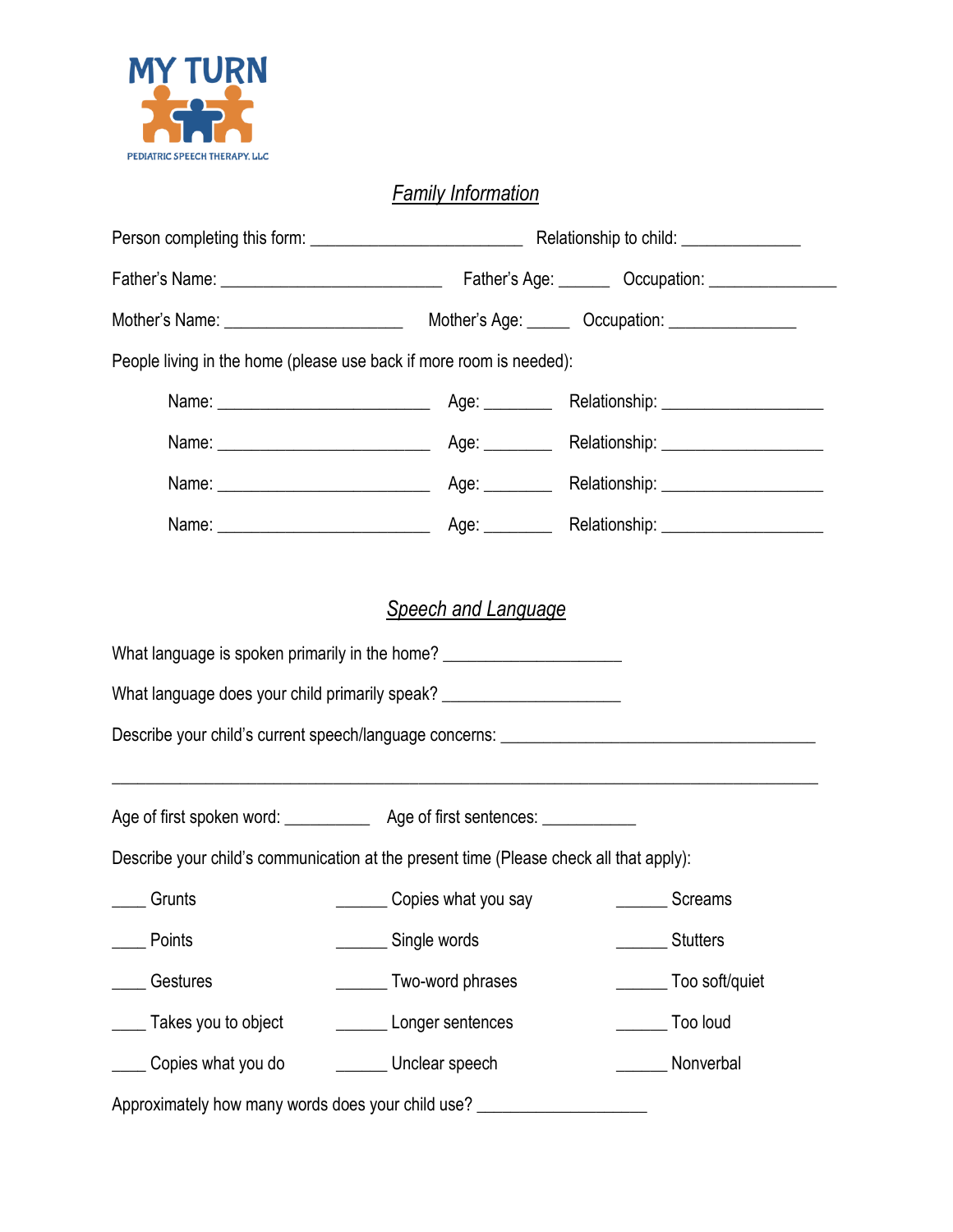

| Does your child use 2+ words together? _____ Yes _____ No Examples: ___________________                      |
|--------------------------------------------------------------------------------------------------------------|
| Does your child seem to understand you? _____ Yes _____ No                                                   |
|                                                                                                              |
| Does your child ask questions? _____ Yes _____ No                                                            |
| Does your child follow simple commands (i.e. stop)? ____ Yes ____ No                                         |
| Does your child follow 2-step commands (i.e. pick up your socks and come here)? ____ Yes ____ No             |
| Describe any family history of speech and/or language disorders/concerns: _________________________          |
| Has your child received any developmental evaluations prior to today? If "Yes" explain. Yes No               |
| Please list any previous therapeutic services your child has received:                                       |
| Service: _____________Duration: _____________Targeting (Goals): ___________________________________          |
| Service: <u>_______________</u> Duration: ____________ Targeting (Goals): _______________________________    |
| Service: <u>______________</u> Duration: ____________ Targeting (Goals): ________________________________    |
| How successful do you feel previous therapies were for your child? Please explain:                           |
|                                                                                                              |
|                                                                                                              |
|                                                                                                              |
| Is your child enrolled in any special education classes?<br>$\rule{1em}{0.15mm}$ Yes $\rule{1em}{0.15mm}$ No |
| Is your child receiving speech and language services at school? _____ Yes _______ No                         |
|                                                                                                              |
|                                                                                                              |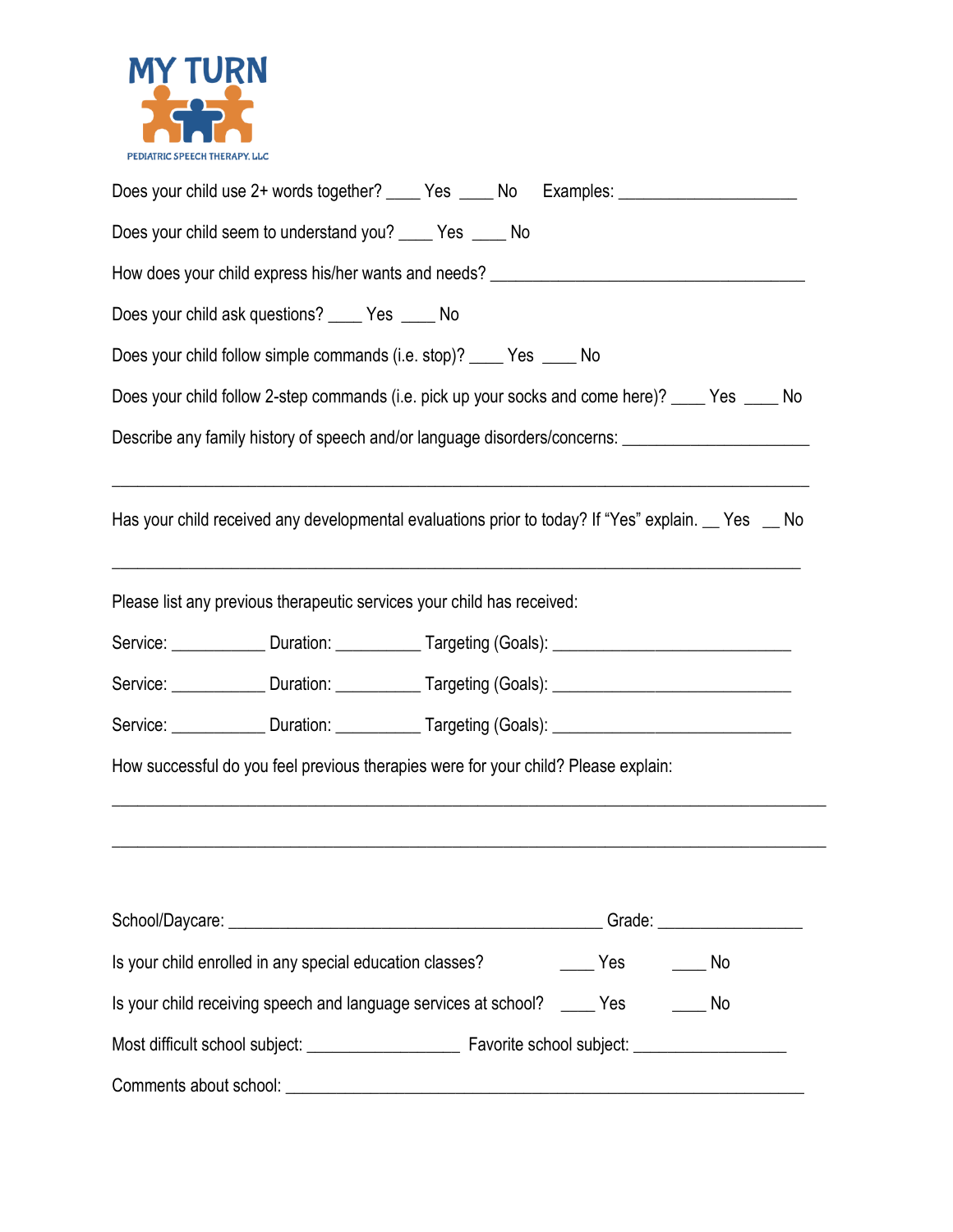

#### *Self-Help and Development*

At what age did the following first occur? \_\_\_\_\_\_\_\_\_\_\_\_ Sat up alone \_\_\_\_\_\_\_\_\_\_\_\_\_\_\_ Crawled \_\_\_\_\_\_\_\_\_\_\_\_\_\_\_\_ Self- Feeding \_\_\_\_\_\_\_\_\_ Walked unaided \_\_\_\_\_\_\_\_ Potty trained \_\_\_\_\_\_\_\_ Self- Dressing

Does your child demonstrate any sensory concerns? \_\_\_\_ Yes \_\_\_\_ No

If yes, please describe\_\_\_\_\_\_\_\_\_\_\_\_\_\_\_\_\_\_\_\_\_\_\_\_\_\_\_\_\_\_\_\_\_\_\_\_\_\_\_\_\_\_\_\_\_\_\_\_\_

Does your child appear clumsy during daily tasks? \_\_\_\_\_\_ Yes \_\_\_\_\_\_\_ No

Has your child received any intervention or therapy for motor development? \_\_\_\_\_ Yes \_\_\_\_\_ No

Do you have any other developmental concerns? \_\_\_\_ Yes \_\_\_\_ No If yes, what? \_\_\_\_\_\_\_\_\_\_\_\_\_\_\_\_\_\_\_\_\_\_

Does your child make eye contact? \_\_\_\_ Yes \_\_\_\_ No

### *Prenatal/Birth History*

| Weeks gestation: ________________                                                      |            |                                                                                                     |  |
|----------------------------------------------------------------------------------------|------------|-----------------------------------------------------------------------------------------------------|--|
| Did your child experience any of the following conditions immediately following birth? |            |                                                                                                     |  |
| ___ Breathing difficulties ___ Oxygen needed                                           |            | ___ Feeding problems                                                                                |  |
| ____ Jaundice                                                                          | Seizures   | ___ Sucking/swallowing difficulties                                                                 |  |
| __ Bleeding                                                                            | Infections |                                                                                                     |  |
|                                                                                        |            | Were there any complications during pregnancy? _______Yes _______No If Yes, explain _______________ |  |
|                                                                                        |            |                                                                                                     |  |
| List any surgeries that were required:                                                 |            |                                                                                                     |  |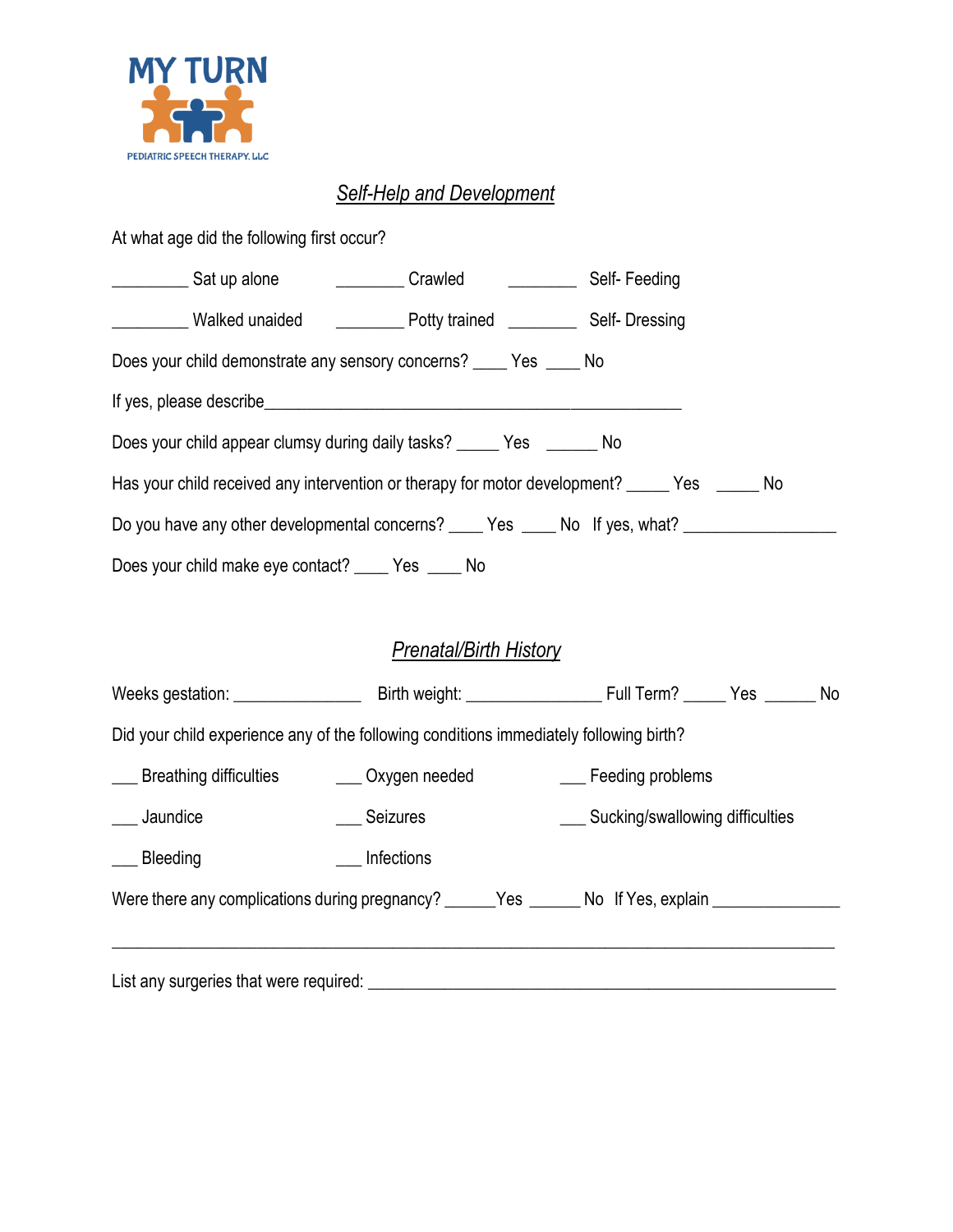

## *General Medical History*

| Please check all that apply:                                                                                                                                                                               |                            |                                                                                                         |
|------------------------------------------------------------------------------------------------------------------------------------------------------------------------------------------------------------|----------------------------|---------------------------------------------------------------------------------------------------------|
| ___ High fever                                                                                                                                                                                             | __ Other injuries          | ___ Eating/swallowing difficulties                                                                      |
| __ Ear infections                                                                                                                                                                                          | __ Hospitalizations        | _Glasses                                                                                                |
| ___ Seizures                                                                                                                                                                                               | __ Illnesses               | __ Hearing problems                                                                                     |
| Asthma                                                                                                                                                                                                     | ___ Operations             | Wears a hearing aid                                                                                     |
| ___ Frequent colds                                                                                                                                                                                         | __ Medications             | __ Behavioral problem                                                                                   |
| ___ Allergies                                                                                                                                                                                              | __ Diagnosed with ADD/ADHD |                                                                                                         |
| ___ Head injuries                                                                                                                                                                                          |                            |                                                                                                         |
|                                                                                                                                                                                                            |                            |                                                                                                         |
| Has your child ever been hospitalized? ____ Yes ____ No lf yes, explain ___________________________<br>Please list any medications your child is currently taking. Include dosage per day: _______________ |                            |                                                                                                         |
|                                                                                                                                                                                                            |                            | Has your child had any difficulties with his/her tonsils or adenoids? ____ Yes _____ No If yes, explain |
| Drool _____ Yes ______ No<br>Does your child:                                                                                                                                                              |                            | Have an open mouth posture _____ Yes _____ No                                                           |
| If there a history of high fevers or seizures? _____ Yes _____ No                                                                                                                                          |                            |                                                                                                         |
|                                                                                                                                                                                                            |                            | Is your child visually impaired? ____ Yes ____ No ls your child hearing impaired? ____ Yes ____ No      |
|                                                                                                                                                                                                            |                            |                                                                                                         |
| Does your child have a diagnosis of food, medication, or environmental allergies? ____ Yes ____ No                                                                                                         |                            |                                                                                                         |
|                                                                                                                                                                                                            |                            |                                                                                                         |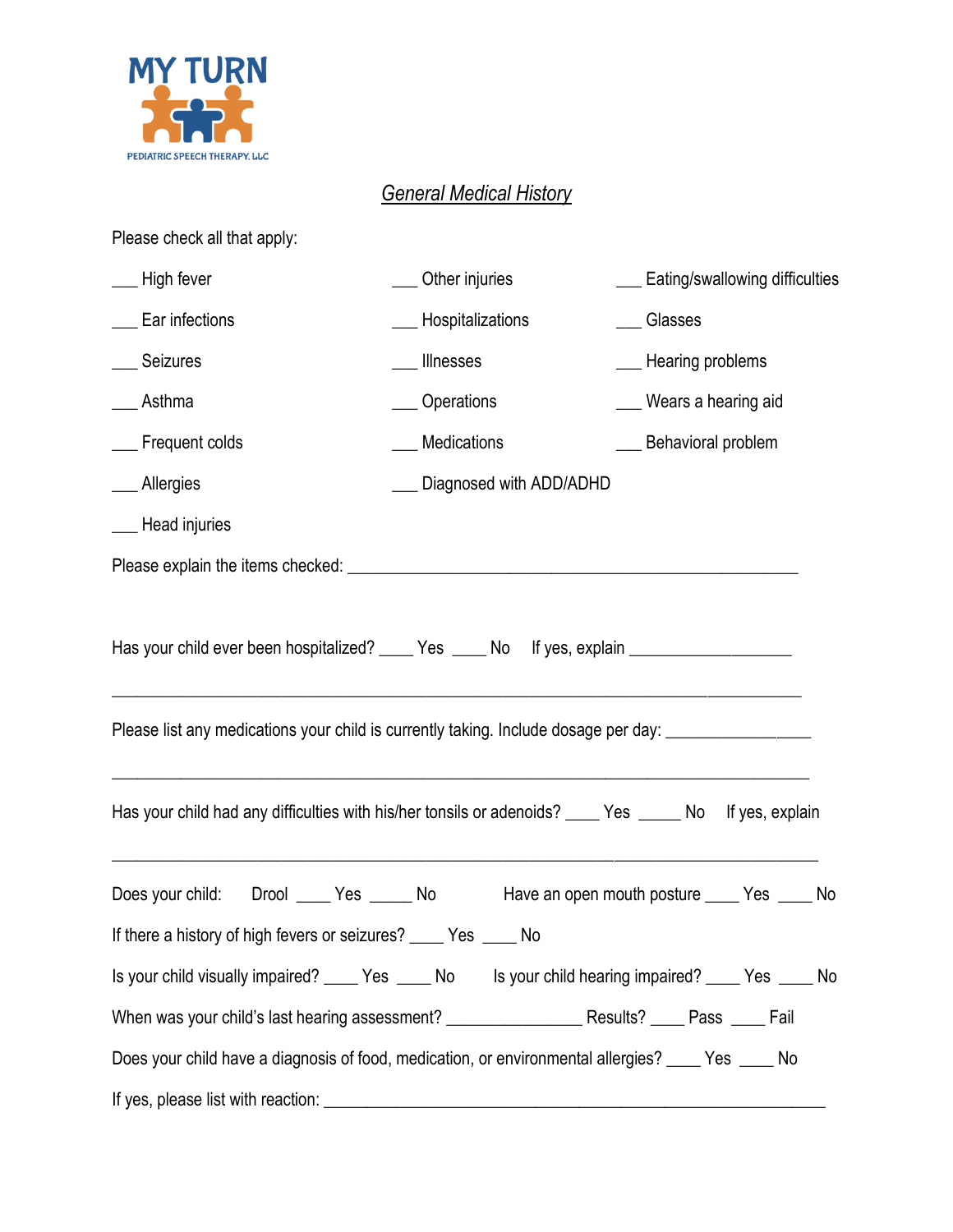

| Is your child allergic to latex? _______ Yes _______ No                                            |
|----------------------------------------------------------------------------------------------------|
| Do you have any concerns regarding issues related to feeding and/or swallowing? _____ Yes _____ No |
| If yes, please explain:                                                                            |
| Does your child use any adaptive equipment? ______ Yes ______ No If Yes, please explain: _________ |

\_\_\_\_\_\_\_\_\_\_\_\_\_\_\_\_\_\_\_\_\_\_\_\_\_\_\_\_\_\_\_\_\_\_\_\_\_\_\_\_\_\_\_\_\_\_\_\_\_\_\_\_\_\_\_\_\_\_\_\_\_\_\_\_\_\_\_\_\_\_\_\_\_\_\_\_\_\_\_\_\_\_

## *Preferences*

Please indicate your child's favorite item in each of the categories:

| Food: ________________________                                                    |                                     |  |
|-----------------------------------------------------------------------------------|-------------------------------------|--|
|                                                                                   | Movie: __________________________   |  |
| TV Show: _______________________                                                  | Activity: _________________________ |  |
| What activities does your family enjoy doing together? __________________________ |                                     |  |
|                                                                                   |                                     |  |
|                                                                                   |                                     |  |
|                                                                                   |                                     |  |

\_\_\_\_\_\_\_\_\_\_\_\_\_\_\_\_\_\_\_\_\_\_\_\_\_\_\_\_\_\_\_\_\_\_\_\_\_\_\_\_\_\_\_\_\_\_\_\_\_\_\_\_\_\_\_\_\_\_\_\_\_\_\_\_\_\_\_\_\_\_\_\_\_\_\_\_\_\_\_\_\_\_\_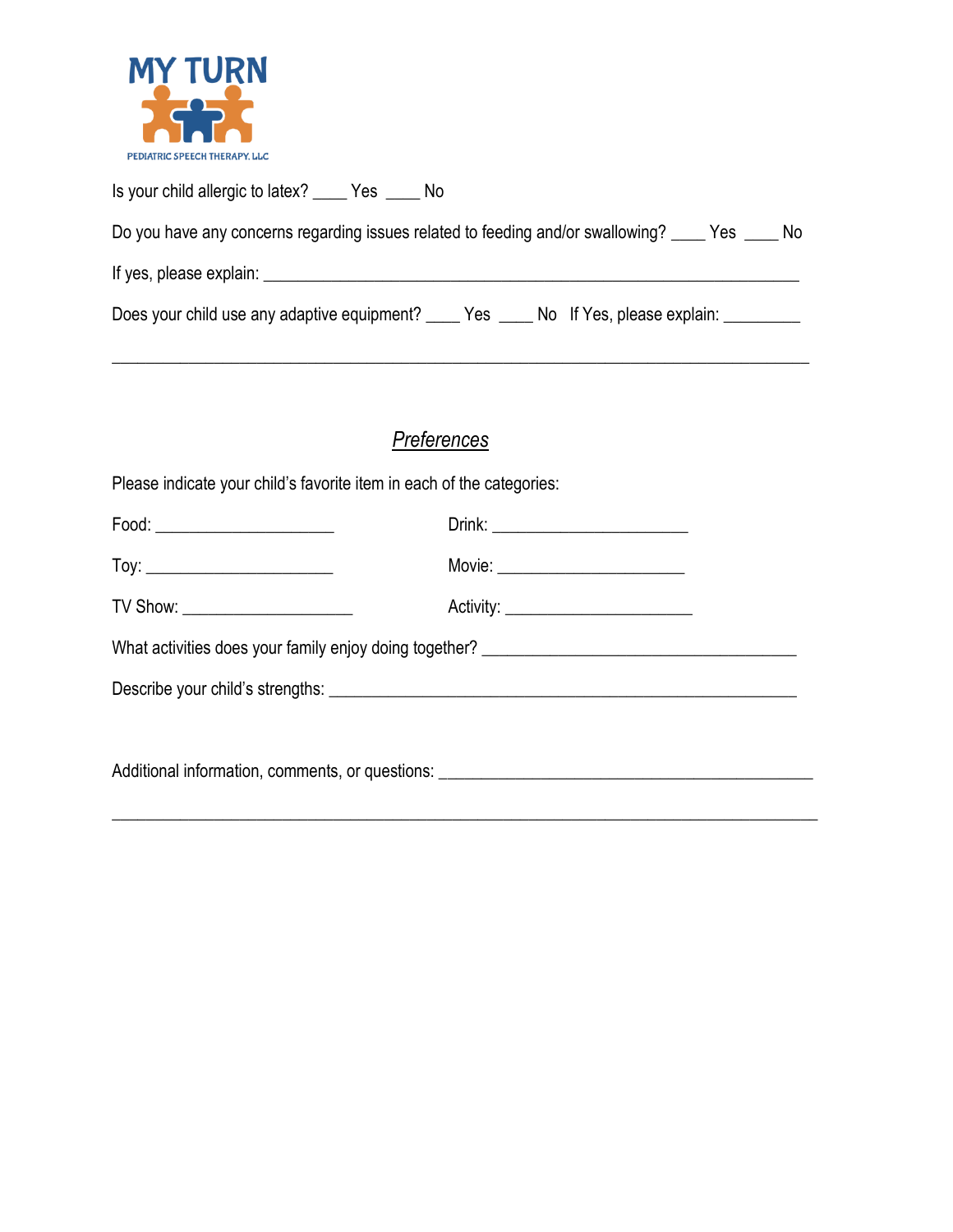

### **Cancellation & Clinic Policies**

It is very important for your child to attend their regularly scheduled appointments. These scheduled appointments are part of a recommended treatment plan aimed at improving health, function, and the overall quality of life of your child. Without regular and consistent attendance, the benefits of therapy will be limited, or the overall therapy will take longer.

Please initial each section below:

I understand that I must notify My Turn Pediatric Speech Therapy of all appointment cancellations 24 hours in advance. This will allow My Turn Pediatric Speech Therapy to service other children in need. My account will be assessed a \$50 fee for missed appointments with less than 24 hours notice. This is mandatory fee that is your responsibility and non-negotiable.

If you are late for an appointment, the therapy session will still end at the originally scheduled time unless accommodations can be made. If not, you will still be responsible for the full fee.

\_\_\_\_\_ Fees for missed appointments and late cancellations cannot be charged to insurance.

\_\_\_\_\_ An 80% attendance rate per three-month period during the current plan of care is required.

My Turn staff requires parents to assist with any bodily fluid clean up.

\_\_\_\_\_ You are required to remain within eye sight of the clinic at all times.

My Turn Pediatric Speech Therapy holds the right to discontinue therapy services if the above policies are not maintained.

Child's name: \_\_\_\_\_\_\_\_\_\_\_\_\_\_\_\_\_\_\_\_\_\_\_\_\_\_\_\_\_\_\_\_\_\_\_\_

Responsible party: \_\_\_\_\_\_\_\_\_\_\_\_\_\_\_\_\_\_\_\_\_\_\_\_\_\_\_\_\_\_\_ Relationship: \_\_\_\_\_\_\_\_\_\_\_\_\_\_\_\_\_\_\_\_\_\_\_\_

| Signature: | )ate: |
|------------|-------|
|------------|-------|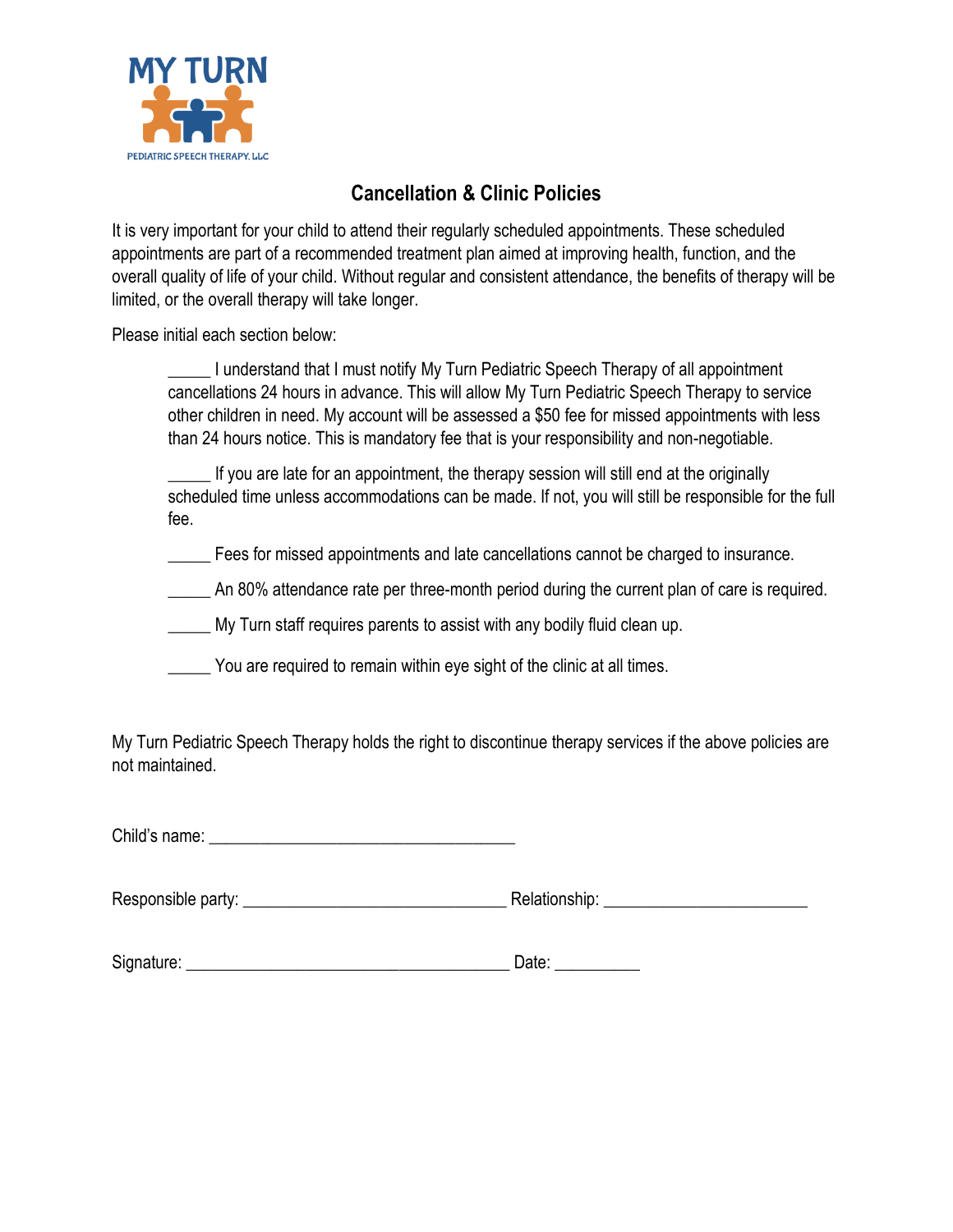

#### **Patient Financial Policy**

We would like to thank you for choosing My Turn Pediatric Speech Therapy as your health care provider. By signing this agreement, you are agreeing to pay for all services provided to you and on your behalf by My Turn Pediatric Speech Therapy. Please read the following carefully and ask if you have any questions.

Payment options if you have insurance: Insurance is a contract between you and your medical carrier and we are not a party to this contract. We will file insurance claims as a courtesy to our patients. We cannot negotiate issues related to deductibles, co-payments, covered charges, or eligibility. Co-pays are due at time of service. If we have not received payment from your insurance carrier within 60 days, you will be responsible for services rendered. In the event that we receive payment from your insurance carrier after you have paid, we will return the payment directly to you. We will estimate what your insurance carrier will pay, however your insurance company makes the final determination of your eligibility and benefits. If your carrier is not contracted with us, you agree to pay any portion of the charges not covered including those above the usual and customary allowance.

Records for personal use and/or personal insurance filing can be purchased at the rate of: Evaluations: \$5.00 and Daily Notes: \$2.00 each.

Payment options if you have no insurance: Payment is due at time of service. You may pay by cash, check, or credit card. We offer a 20% discount for full payment at time of service.

Referrals and Pre-authorizations: Your insurance carrier may require a referral from your physician and/or a preauthorization for us to provide services. It is your responsibility to obtain a referral or preauthorization if required by your insurance company. Please note that failure to obtain a referral and/or preauthorization may result in a decreased or no payment from your insurance company, and the balance will be your responsibility. We will work with you and your insurance company to assist with obtaining referrals and authorizations.

Returned Checks: There is a fee of \$35.00 on all returned checks not honored by the bank.

Past Due Accounts: Accounts 30 days past due will be assessed a 5% finance charge monthly. If your account becomes past due, we will take steps to collect this debt. If we must refer your account to a collection agency, you agree to pay all the collection costs incurred, including reasonable lawyer fees and court costs as necessary.

By signing below, you acknowledge that you have read and understand the financial policies described above.

Responsible party: \_\_\_\_\_\_\_\_\_\_\_\_\_\_\_\_\_\_\_\_\_\_\_\_\_\_\_\_\_\_\_ Relationship: \_\_\_\_\_\_\_\_\_\_\_\_\_\_\_\_\_\_\_\_\_\_\_\_

| Signature: | Date |
|------------|------|
|            |      |